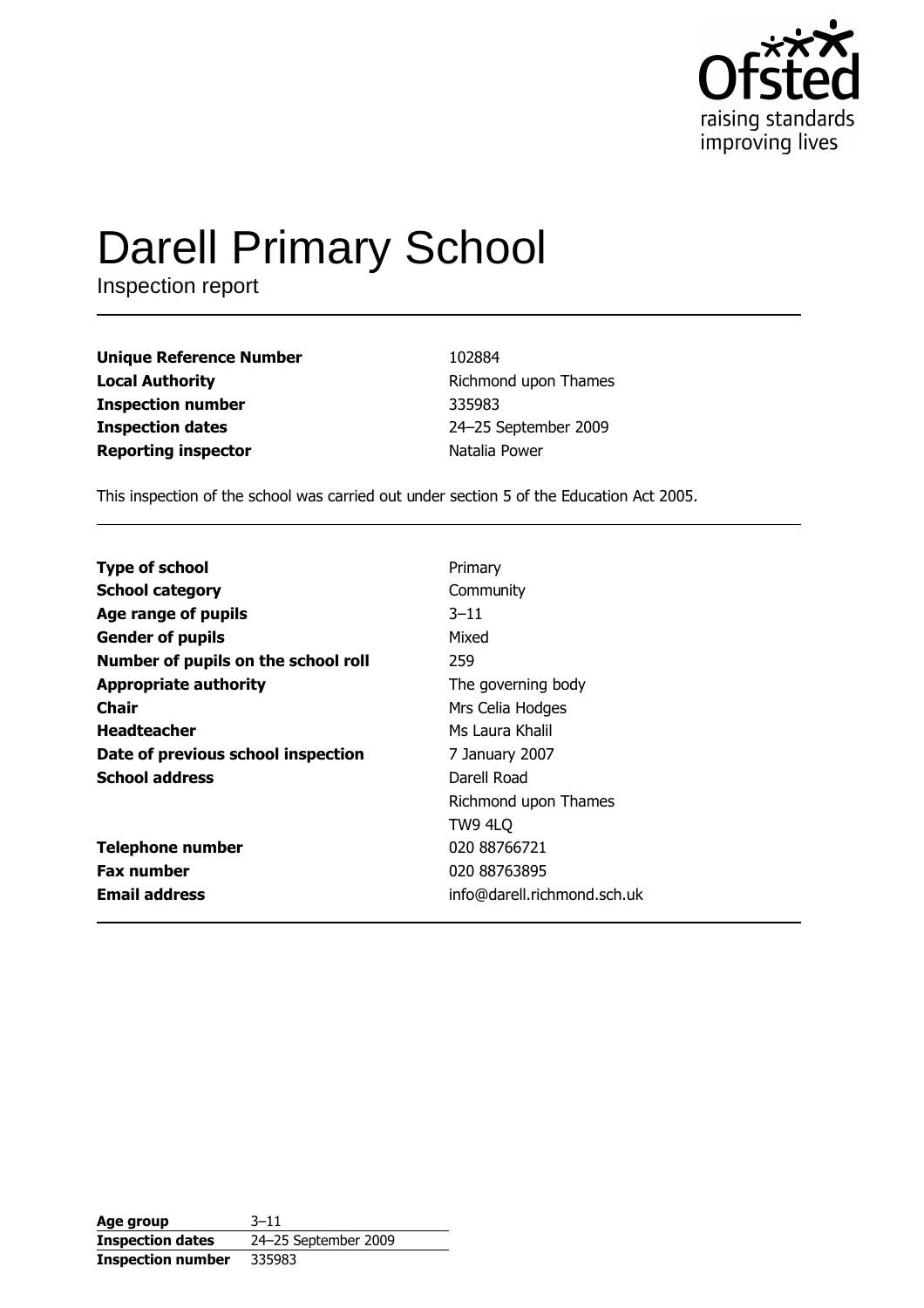The Office for Standards in Education, Children's Services and Skills (Ofsted) regulates and inspects to achieve excellence in the care of children and young people, and in education and skills for learners of all ages. It regulates and inspects childcare and children's social care, and inspects the Children and Family Court Advisory Support Service (Cafcass), schools, colleges, initial teacher training, work-based learning and skills training, adult and community learning, and education and training in prisons and other secure establishments. It rates council children's services, and inspects services for looked after children, safequarding and child protection.

Further copies of this report are obtainable from the school. Under the Education Act 2005, the school must provide a copy of this report free of charge to certain categories of people. A charge not exceeding the full cost of reproduction may be made for any other copies supplied.

If you would like a copy of this document in a different format, such as large print or Braille, please telephone 08456 404045, or email enquiries@ofsted.gov.uk.

You may copy all or parts of this document for non-commercial educational purposes, as long as you give details of the source and date of publication and do not alter the documentation in any way.

Royal Exchange Buildings St Ann's Square Manchester M2 7LA T: 08456 404045 Textphone: 0161 618 8524 E: enquiries@ofsted.gov.uk W: www.ofsted.gov.uk © Crown copyright 2009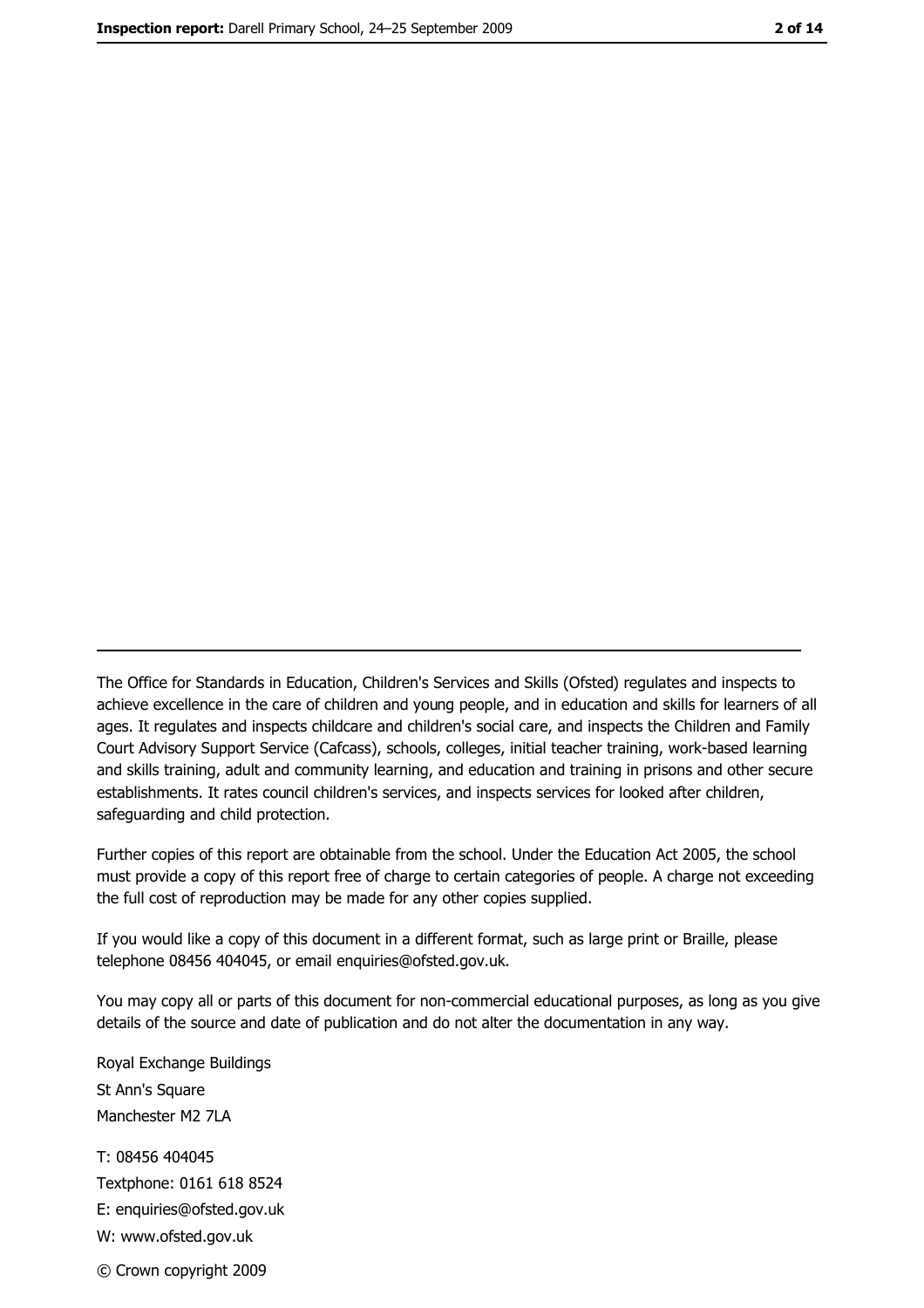# **Introduction**

This inspection was carried out by three additional inspectors. The inspectors visited 20 lessons, and held meetings with governors, staff and groups of pupils. They observed the school's work, and looked at the school's plans, its self-evaluation, the data the school has collected on pupils' progress, and the minutes of the governing body. They considered the responses in 110 questionnaires that had been returned by parents and carers.

The inspection team reviewed many aspects of the school's work. It looked in detail at the following:

- the achievement of groups of pupils, including those with special educational needs  $\blacksquare$ and/or disabilities, minority ethnic pupils and those at an early stage of learning Enalish
- pupils' learning and progress in mathematics  $\blacksquare$
- the quality of teaching and its impact on how well pupils learn.  $\blacksquare$

## Information about the school

This is an average-sized primary school. The proportion of pupils eligible for free school meals is a little higher than average. Almost half of the pupils are from a wide range of minority ethnic backgrounds, with pupils from White heritages other than British forming the largest group. Around a third of pupils have first languages other than English, and those at an early stage of learning English most commonly have Arabic, Bengali or Portuguese as their mother tongue. An average proportion of pupils have special educational needs and/or disabilities. Of these, pupils with behavioural, emotional and social difficulties form the largest group. The proportion of pupils with statements of special educational needs is higher than average. The school has a small unit for pupils with cognition and learning needs.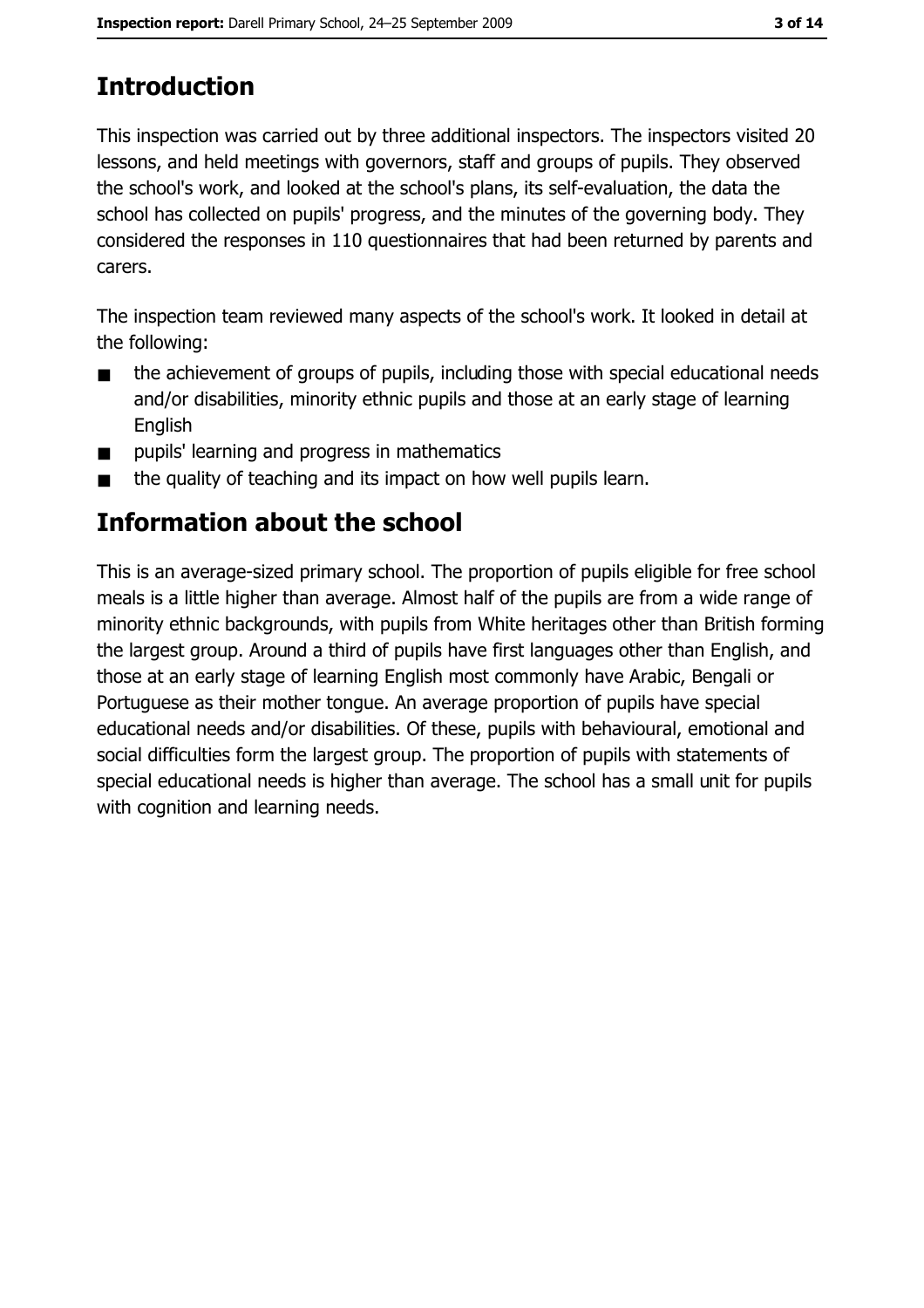## **Inspection judgements**

## Overall effectiveness: how good is the school?

#### The school's capacity for sustained improvement

## **Main findings**

The school provides a satisfactory quality of education for its pupils. It cares for them well. The school is popular with parents, and one summed up the supportive ethos in the comment, 'Darell has caring teachers and, most importantly, it has a heart.' Pupils' safety is of paramount importance to the school, and it protects them exceptionally well. The headteacher, her staff and governors ensure that safeguarding procedures are of the highest quality.

Children get off to a good start in the Nursery, and continue to make good progress in the Reception Year, leaving with the personal qualities and language and number skills expected for their age. From Years 1 to 6, the progress that pupils make in their learning is satisfactory overall. Pupils with special educational needs and/or disabilities are well supported and make satisfactory progress in line with others.

Teachers have warm relationships with their classes and are popular with the pupils. One commented, 'All the teachers are very nice and they help me when I'm stuck.' Although there are many examples of good and outstanding teaching, the quality of teaching and marking is inconsistent across the school and pupils are not always clear about what they need to do to improve their work. Teaching in mathematics is stronger in meeting the needs of the most and least able pupils than in providing sufficiently challenging work for middle-ability pupils, which prevents these pupils from attaining high enough standards.

The good curriculum has particular strengths in enrichment. For one pupil, 'Music, football, art, book week and creative day are the best activities', and this wealth of opportunity is greatly appreciated by pupils and their parents.

The school cares for pupils effectively and looks after vulnerable children particularly well. As a result of good care and support, groups of pupils, such as those with statements of special educational needs and pupils with behavioural, emotional and social difficulties, make satisfactory progress in line with others. Those at an early stage of learning English are given effective support, and quickly catch up and make similar progress to others.

Leaders and managers have created a cohesive school, where pupils from all ethnic backgrounds make satisfactory progress. They have a broadly accurate understanding of the areas where the school needs to develop as a result of satisfactory self-evaluation. The school's capacity to improve is satisfactory, but is limited by the fact that its plans for the future are not detailed enough, and are not sufficiently focused on precise measures to raise pupils' attainment. Most issues arising from the last inspection have been tackled, though progress in mathematics remains slower than in English.

| 3  |  |
|----|--|
| -2 |  |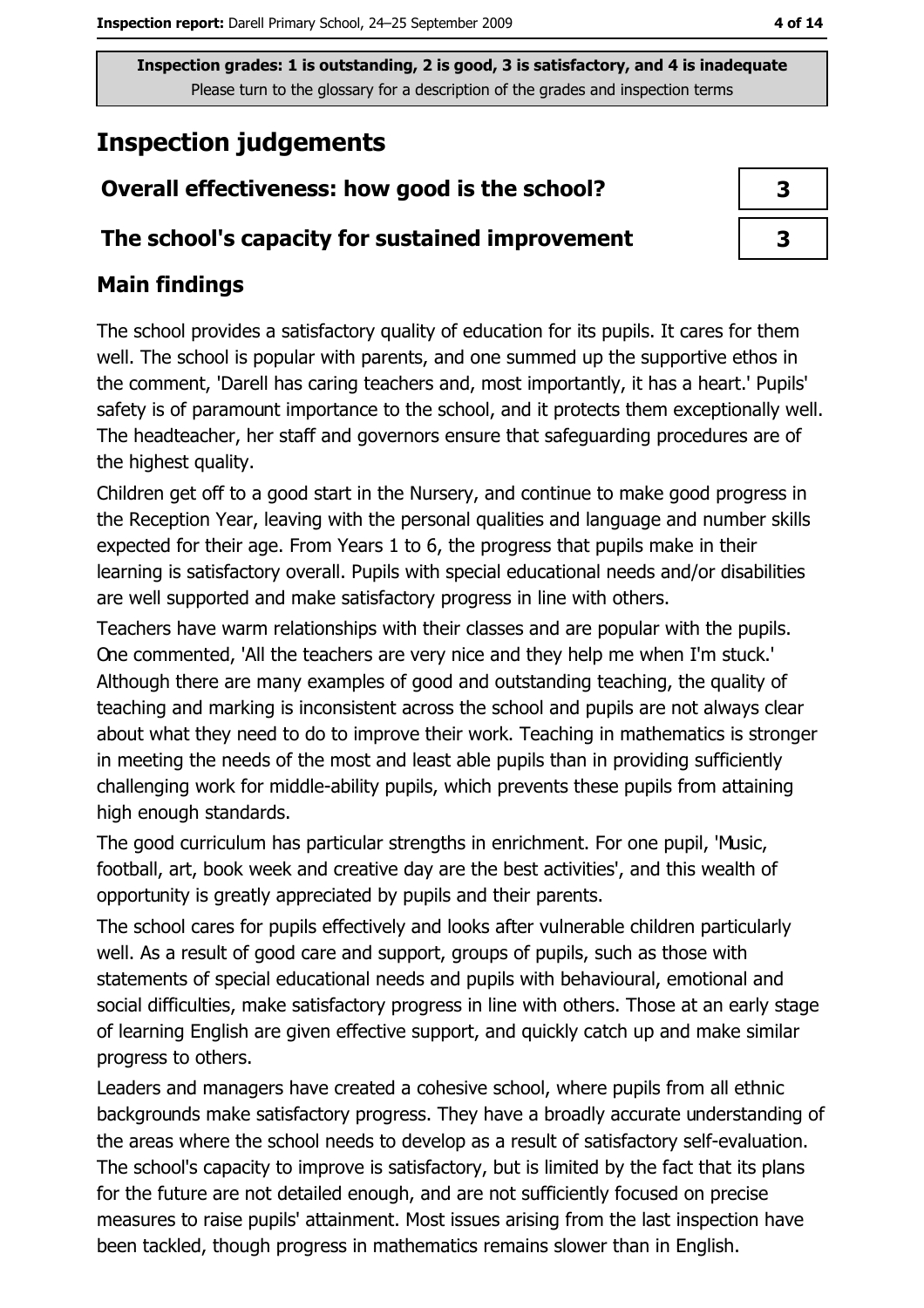#### What does the school need to do to improve further?

- $\blacksquare$ Improve the consistency and quality of marking to ensure that all pupils understand how to improve, by July 2010.
- Produce a revised and more detailed school development plan, by July 2010,  $\blacksquare$ focusing more precisely on raising attainment for all groups of pupils by ensuring that:
- each area of focus has a clear timescale with measurable success criteria  $\blacksquare$
- plans are regularly reviewed by all concerned.  $\blacksquare$
- Raise standards in mathematics across the school, particularly for middle-ability  $\blacksquare$ pupils, by ensuring that tasks are accurately matched to pupils' capabilities.

#### **Outcomes for individuals and groups of pupils**

3

Pupils' overall attainment is broadly average at both key stages, and this has been the case since the last inspection. More able pupils are well supported by extension sessions, and the proportions of pupils gaining the highest levels in tests held at the end of Years 2 and 6 are a little above those for the country as a whole. Other pupils, including those with special educational needs, do a little less well than their national counterparts, but their attainment is still broadly average. The attainment of pupils from minority ethnic backgrounds is in line with that of pupils generally. Overall, pupils' learning and progress are satisfactory. Pupils enjoy learning but their enjoyment is greater where the work is more accurately matched to their capabilities. For example, in one class for able mathematicians the level of challenge was high and pupils tackled the computer tasks with enthusiasm. However, this level of challenge is not evident for all groups. As a result, some pupils made slower progress.

Pupils' behaviour is good in and around the school. This reflects their good spiritual, moral, social and cultural development. One parent commented that her child has gained 'confidence, ideas and social skills' from the school. Pupils' attendance is average. They feel completely safe. They are willing to embrace a healthy lifestyle, and contribute well to the school and the wider community, for example by helping at school fairs or plaving an active part in the school council. The progress pupils make towards learning basic skills prepares them adequately for the next stage of schooling.

These are the grades for pupils' outcomes

The grades for attainment and attendance are: 1 is high; 2 is above average; 3 is broadly average; and 4 is low.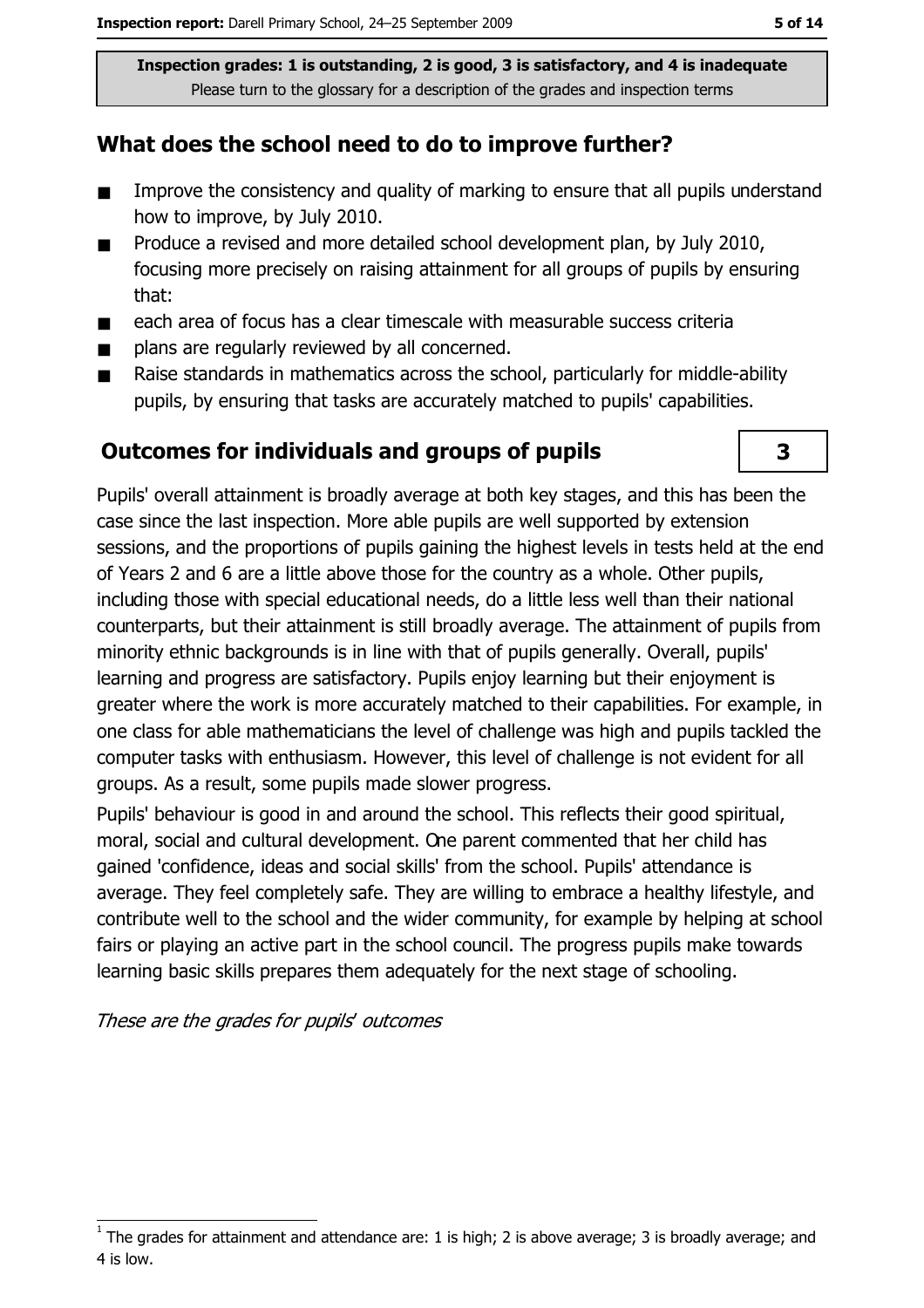| Pupils' achievement and the extent to which they enjoy their learning                                                     |   |
|---------------------------------------------------------------------------------------------------------------------------|---|
| Taking into account:<br>Pupils' attainment <sup>1</sup>                                                                   | 3 |
| The quality of pupils' learning and their progress                                                                        | 3 |
| The quality of learning for pupils with special educational needs and/or<br>disabilities and their progress               |   |
| The extent to which pupils feel safe                                                                                      |   |
| <b>Pupils' behaviour</b>                                                                                                  |   |
| The extent to which pupils adopt healthy lifestyles                                                                       |   |
| The extent to which pupils contribute to the school and wider community                                                   |   |
| The extent to which pupils develop workplace and other skills that will<br>contribute to their future economic well-being |   |
| Taking into account:                                                                                                      | 3 |
| Pupils' attendance <sup>1</sup>                                                                                           |   |
| The extent of pupils' spiritual, moral, social and cultural development                                                   |   |

#### How effective is the provision?

Teachers manage pupils' behaviour well and are dedicated and supportive. One pupil commented, 'Even if you don't feel confident in a piece of work, they help you.' Teachers use questioning well to encourage pupils to think for themselves. Teaching assistants give good support to pupils with additional needs, to help them keep up with the pace of work. Most teachers keep up a brisk pace of learning, and divide the time well between whole-class sessions and individual or group activities. However, pupils do not always understand how they can improve, because marking is inconsistent and offers too little quidance on the next steps they need to take. In mathematics, work is sometimes not matched well enough to the needs of individual pupils, especially those who do not receive extra support or booster classes and this slows learning.

The curriculum is exciting and wide-ranging. It is appreciated by pupils and their parents. One parent commented, 'In particular, I like the enriched curriculum, with a strong emphasis on art and the wonderful school trips ' even the seaside!' The curriculum provides pupils with a broad range of experiences which contribute well to their personal development and creativity. However, the mathematics curriculum is not adjusted sufficiently to meet the needs of all the different ability groups.

Pupils are cared for very well and given very strong support. Vulnerable children are looked after exceptionally well. The school's effective partnership with a range of external agencies enables pupils with language and learning needs to make satisfactory progress in line with others. One parent of a pupil with mild speech and language difficulties commented, 'The school has been absolutely superb, both in helping my child and in communicating with me.' However, support for some middle-ability pupils does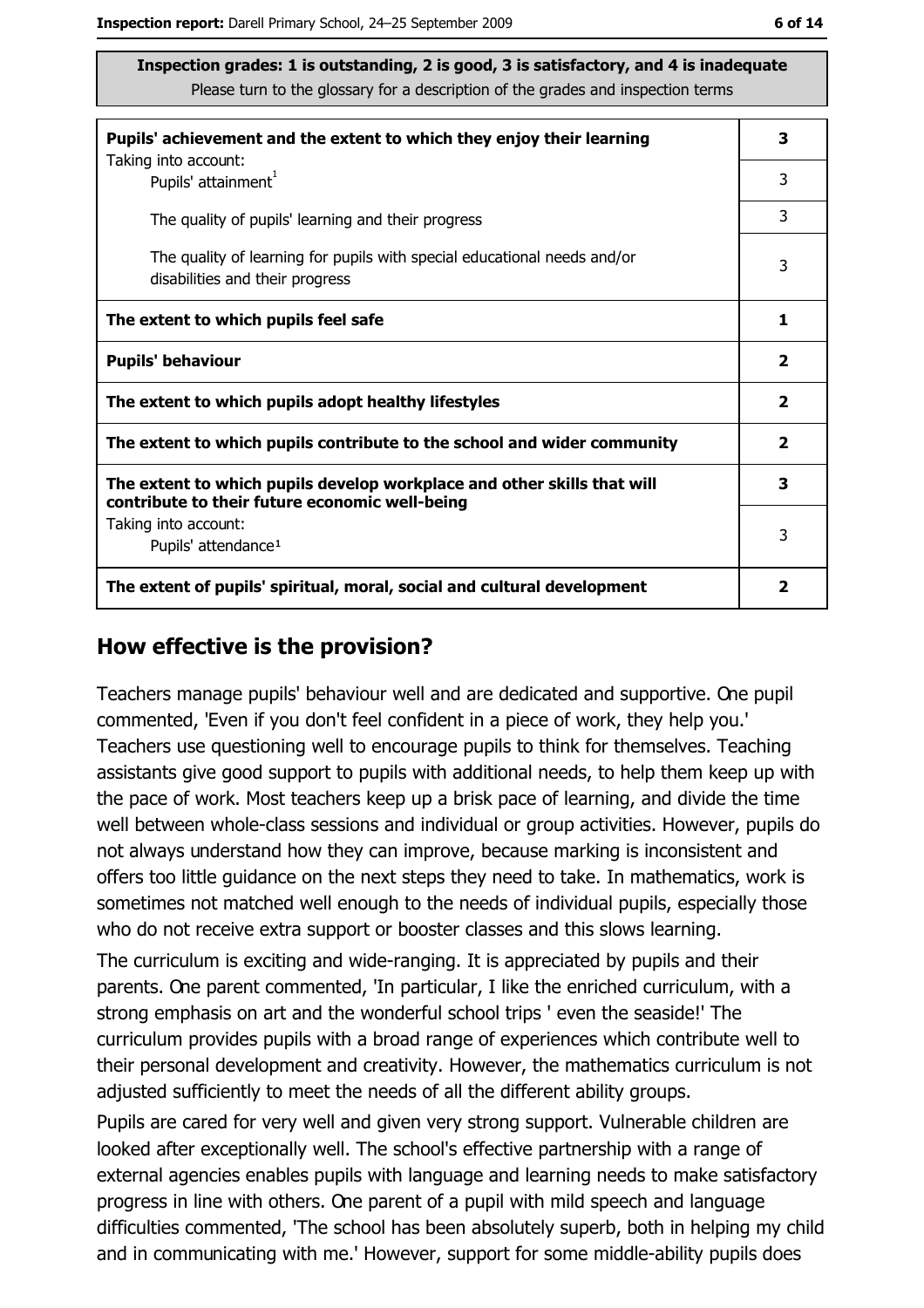not fully meet all their learning needs and, consequently, some do not do as well as they might.

These are the grades for the quality of provision

| The quality of teaching                                                                                    | 3 |
|------------------------------------------------------------------------------------------------------------|---|
| Taking into account:<br>The use of assessment to support learning                                          |   |
|                                                                                                            |   |
| The extent to which the curriculum meets pupils' needs, including, where<br>relevant, through partnerships |   |
| The effectiveness of care, guidance and support                                                            |   |

#### How effective are leadership and management?

Leaders, managers and governors are committed to the school. They have created a happy environment where staff and pupils feel valued and respected. They promote equality of opportunity satisfactorily, enabling pupils from all ethnic backgrounds to make satisfactory progress. They are proactive in ensuring that safeguarding is of the highest quality. Their relationship with parents is good and most parents feel that the school communicates well with them. The school works in effective partnership with a range of external agencies to promote pupils' well-being. For example, it has a long-standing relationship with the Orange Tree Theatre to develop in children a love of Shakespeare.

Monitoring procedures are satisfactory but are not always sufficiently rigorous and sharply focused. Consequently, leaders' and managers' plans for the future do not always tackle the main areas requiring improvement in sufficient depth. This limits the effectiveness of leaders and managers in communicating their high expectations to staff, including those relating to teaching and learning, and the precise measures necessary to bring about substantial improvement.

Leaders and managers have created a cohesive school with a strong sense of its own history and place in the wider community. As yet, school leaders do not sufficiently evaluate the impact of their measures to promote community cohesion, but plans are in hand for improved evaluation. Governors are fully involved in the life of the school and provide satisfactory support.

| The effectiveness of leadership and management in embedding ambition and<br>driving improvement                                                                     |   |
|---------------------------------------------------------------------------------------------------------------------------------------------------------------------|---|
| Taking into account:<br>The leadership and management of teaching and learning                                                                                      | 3 |
| The effectiveness of the governing body in challenging and supporting the<br>school so that weaknesses are tackled decisively and statutory responsibilities<br>met | 3 |

These are the grades for leadership and management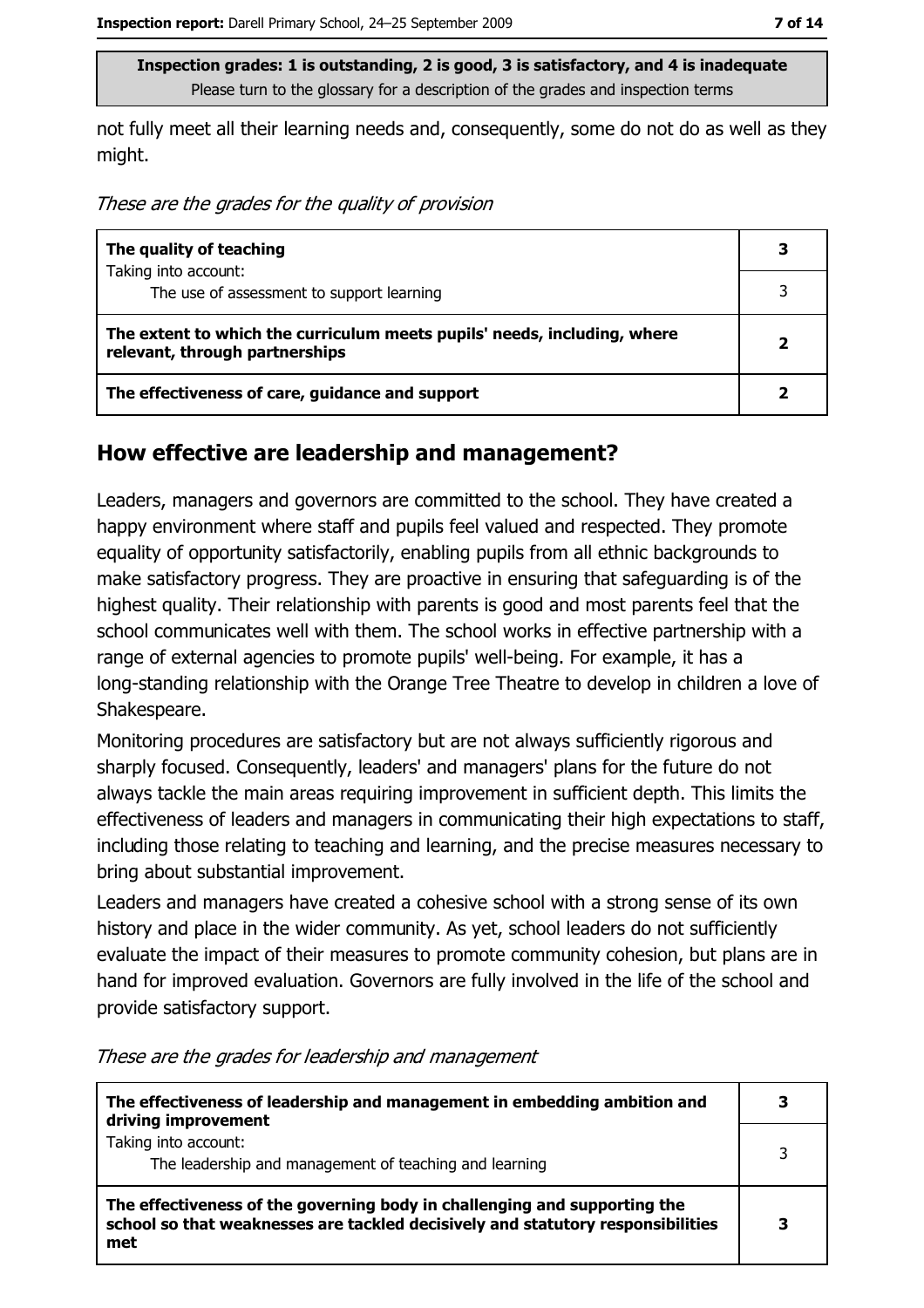| Inspection grades: 1 is outstanding, 2 is good, 3 is satisfactory, and 4 is inadequate<br>Please turn to the glossary for a description of the grades and inspection terms |  |  |
|----------------------------------------------------------------------------------------------------------------------------------------------------------------------------|--|--|
| The effectiveness of the school's engagement with parents and carers<br>$\mathbf{2}$                                                                                       |  |  |
| The effectiveness of partnerships in promoting learning and well-being                                                                                                     |  |  |
| The effectiveness with which the school promotes equality of opportunity and<br>tackles discrimination                                                                     |  |  |
| The effectiveness of safeguarding procedures                                                                                                                               |  |  |
| The effectiveness with which the school promotes community cohesion                                                                                                        |  |  |
| The effectiveness with which the school deploys resources to achieve<br>3<br>value for money                                                                               |  |  |

#### **Early Years Foundation Stage**

Children enter the Early Years Foundation Stage with social and language skills a little below those expected for their age. Close partnerships with parents are maintained through the regular support of parent-helpers. Children's progress is regularly assessed and this information is used successfully to plan for them and to support their individual needs. As a result, children make good progress and in many areas reach or exceed expected levels by the end of the Reception Year. Adults promote children's welfare well. They provide firm but kind support and, as a result, children develop good social and emotional skills. There is a good balance of child-initiated and teacher-led activities. The outdoor space is safe and attractive, with a wealth of exciting activities to stimulate children's curiosity. These activities take good account of the children's own interests and nurture their sense of wonder at the world around them. The Early Years Foundation Stage leader is new in post and is effective in planning the day-to-day curriculum and meeting children's learning needs. However, long-term whole-school planning for the future is not fully developed in relation to the Early Years Foundation Stage.

| <b>Overall effectiveness of the Early Years Foundation Stage</b>                             |  |
|----------------------------------------------------------------------------------------------|--|
| Taking into account:<br>Outcomes for children in the Early Years Foundation Stage            |  |
| The quality of provision in the Early Years Foundation Stage                                 |  |
| The effectiveness of leadership and management of the Early Years<br><b>Foundation Stage</b> |  |

These are the grades for the Early Years Foundation Stage

#### **Views of parents and carers**

The large majority of parents and carers who returned questionnaires or who spoke to the inspection team are happy with the school. Parents feel that the school provides a safe environment for their children, and that it has a warm, friendly atmosphere. They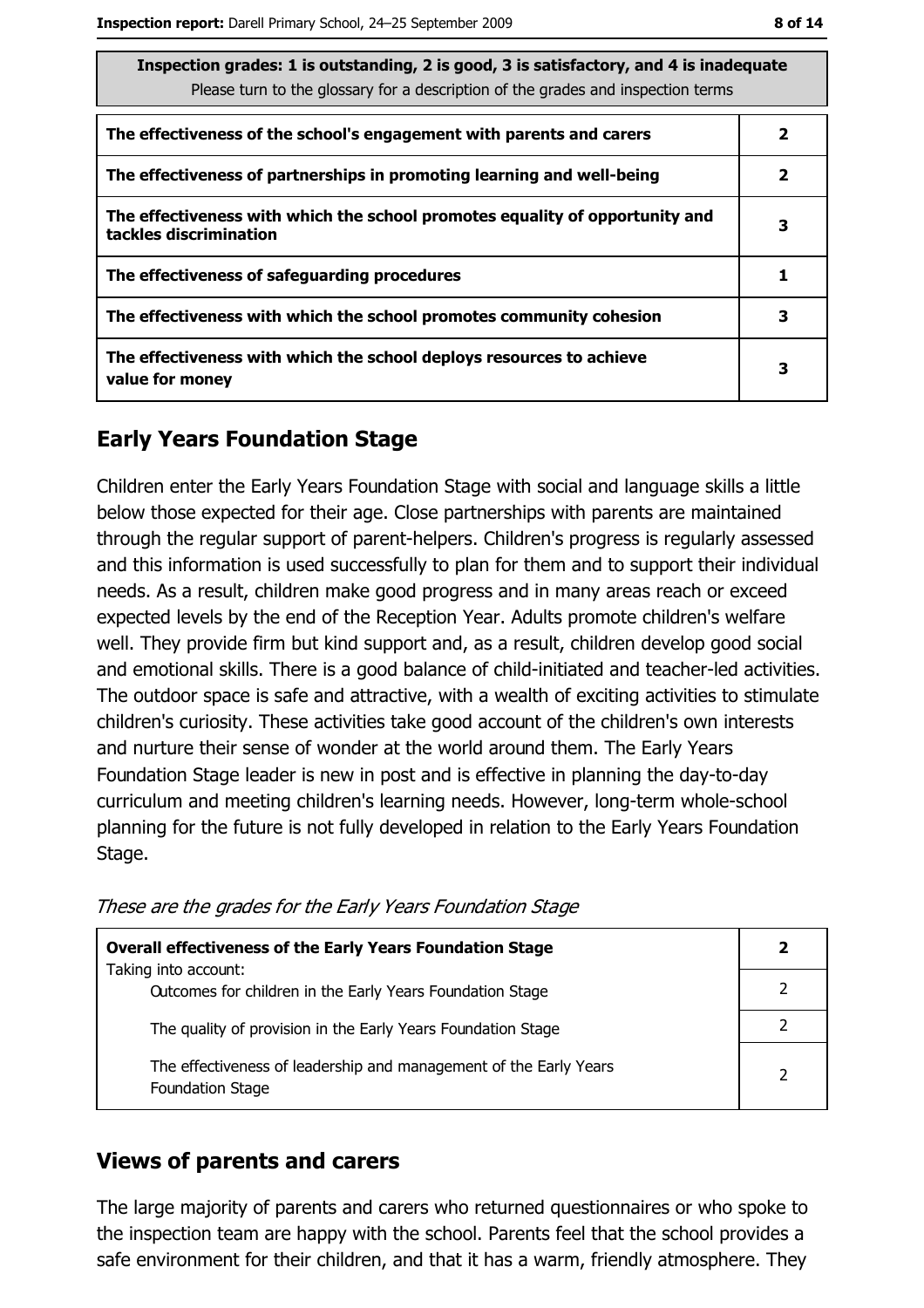value the care and support provided by the staff. Around one fifth of parents, however, expressed minor concerns about the school. There was no specific trend or pattern to these issues.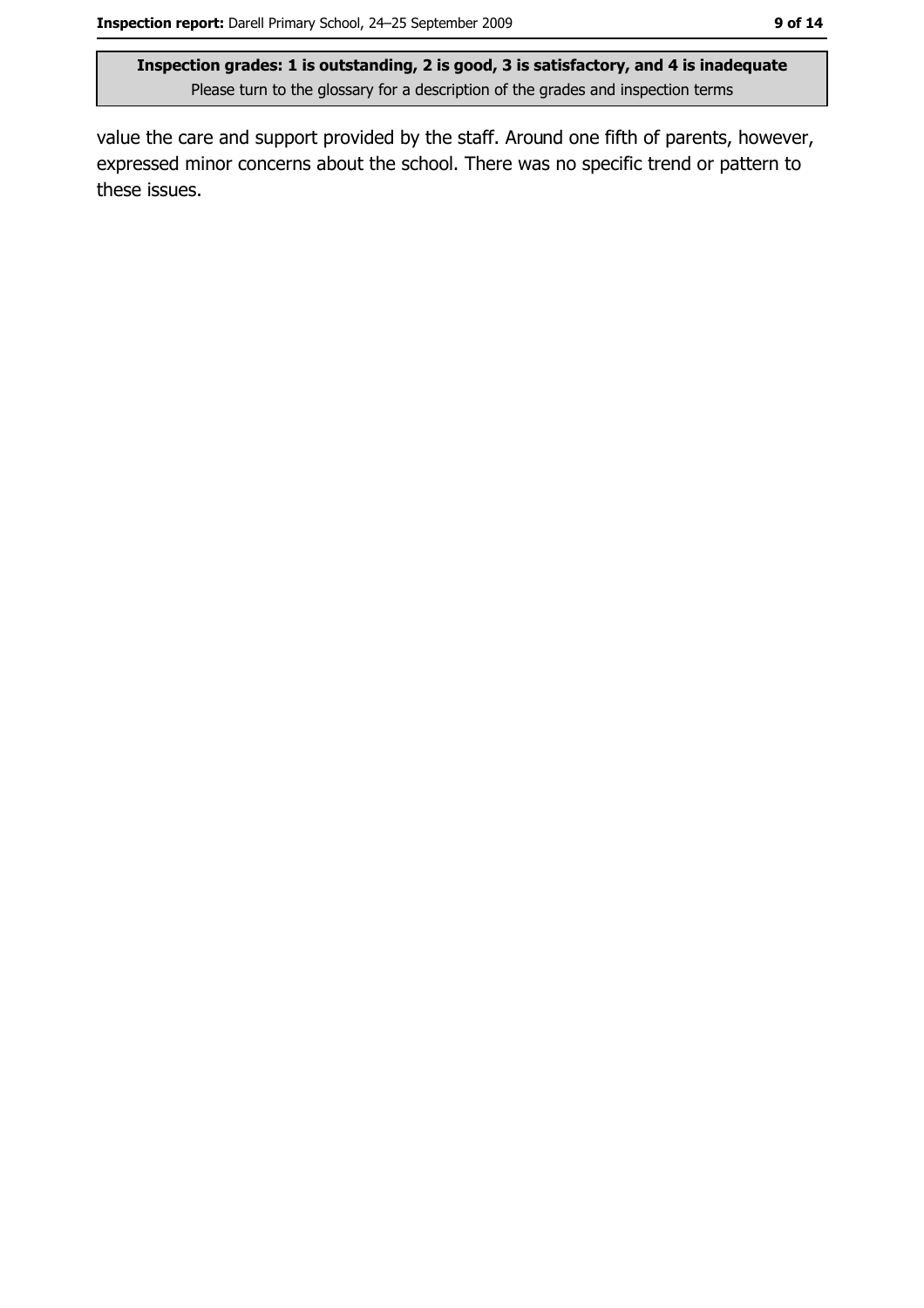#### Responses from parents and carers to Ofsted's questionnaire

Ofsted invited all the registered parents and carers of pupils registered at Darell Primary School to complete a questionnaire about their views of the school.

In the questionnaire, parents and carers were asked to record how strongly they agreed with 13 statements about the school.

The inspection team received 110 completed questionnaires by the end of the on-site inspection. In total, there are 259 pupils registered at the school.

| <b>Statements</b>                                                                                                                                                                                                                                       | <b>Strongly</b><br><b>Agree</b> |               | <b>Agree</b> |               | <b>Disagree</b> |                | <b>Strongly</b><br>disagree |                |
|---------------------------------------------------------------------------------------------------------------------------------------------------------------------------------------------------------------------------------------------------------|---------------------------------|---------------|--------------|---------------|-----------------|----------------|-----------------------------|----------------|
|                                                                                                                                                                                                                                                         | <b>Total</b>                    | $\frac{1}{2}$ | <b>Total</b> | $\frac{0}{0}$ | <b>Total</b>    | $\frac{0}{0}$  | <b>Total</b>                | $\frac{1}{2}$  |
| My child enjoys school                                                                                                                                                                                                                                  | 79                              | 73            | 28           | 26            | 1               | $\mathbf{1}$   | $\Omega$                    | 0              |
| The school keeps my child<br>safe                                                                                                                                                                                                                       | 75                              | 69            | 33           | 30            | $\mathbf 0$     | 0              | $\mathbf{0}$                | 0              |
| The school informs me<br>about my child's progress                                                                                                                                                                                                      | 62                              | 57            | 39           | 36            | 3               | 3              | $\mathbf{0}$                | 0              |
| My child is making enough<br>progress at this school                                                                                                                                                                                                    | 61                              | 56            | 40           | 37            | 3               | 3              | 0                           | 0              |
| The teaching is good at this<br>school                                                                                                                                                                                                                  | 69                              | 63            | 35           | 32            | $\mathbf{1}$    | $\mathbf{1}$   | 0                           | 0              |
| The school helps me to<br>support my child's learning                                                                                                                                                                                                   | 66                              | 61            | 36           | 33            | $\overline{7}$  | 6              | 0                           | 0              |
| The school helps my child to<br>have a healthy lifestyle                                                                                                                                                                                                | 57                              | 52            | 46           | 42            | $\mathbf{1}$    | $\mathbf{1}$   | 0                           | 0              |
| The school makes sure that<br>my child is well prepared for<br>the future (for example<br>changing year group,<br>changing school, and for<br>children who are finishing<br>school, entering further or<br>higher education, or<br>entering employment) | 53                              | 49            | 42           | 39            | 3               | 3              | $\mathbf 0$                 | 0              |
| The school meets my child's<br>particular needs                                                                                                                                                                                                         | 68                              | 62            | 35           | 32            | $\overline{2}$  | $\overline{2}$ | 0                           | 0              |
| The school deals effectively<br>with unacceptable behaviour                                                                                                                                                                                             | 58                              | 53            | 36           | 33            | $\overline{4}$  | 4              | $\overline{2}$              | $\overline{2}$ |
| The school takes account of<br>my suggestions and<br>concerns                                                                                                                                                                                           | 61                              | 56            | 39           | 36            | $\overline{2}$  | 2              | $\overline{2}$              | $\overline{2}$ |
| The school is led and<br>managed effectively                                                                                                                                                                                                            | 59                              | 54            | 42           | 39            | $\overline{2}$  | $\overline{2}$ | $\overline{2}$              | $\overline{2}$ |
| Overall, I am happy with my<br>child's experience at this<br>school                                                                                                                                                                                     | 76                              | 70            | 29           | 27            | $\overline{2}$  | $\overline{2}$ | $\mathbf{1}$                | $\mathbf{1}$   |

The table above summarises the responses that parents and carers made to each statement. The percentages indicate the proportion of parents and carers giving that response out of the total number of completed questionnaires. Where one or more parents and carers chose not to answer a particular question, the percentages will not add up to 100%.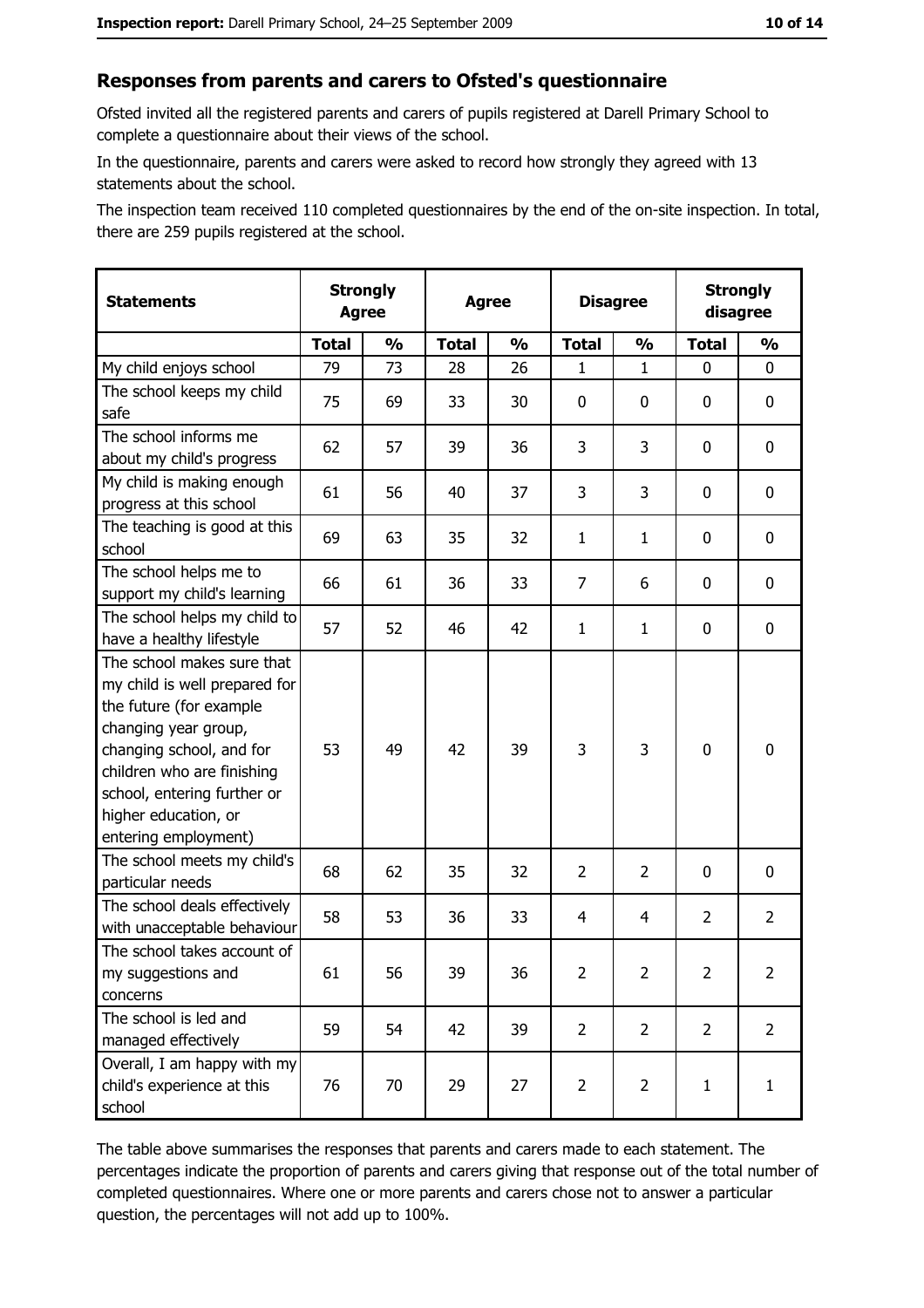# Glossary

| Grade   | <b>Judgement</b>   | <b>Description</b>                                                                                                                                                                                                               |  |
|---------|--------------------|----------------------------------------------------------------------------------------------------------------------------------------------------------------------------------------------------------------------------------|--|
| Grade 1 | <b>Outstanding</b> | These features are highly effective. An oustanding<br>school provides exceptionally well for its pupils' needs.                                                                                                                  |  |
| Grade 2 | Good               | These are very positive features of a school. A school<br>that is good is serving its pupils well.                                                                                                                               |  |
| Grade 3 | Satisfactory       | These features are of reasonable quality. A satisfactory<br>school is providing adequately for its pupils.                                                                                                                       |  |
| Grade 4 | Inadequate         | These features are not of an acceptable standard. An<br>inadequate school needs to make significant<br>improvement in order to meet the needs of its pupils.<br>Ofsted inspectors will make further visits until it<br>improves. |  |

## What inspection judgements mean

#### Overall effectiveness of schools inspected between September 2007 and July 2008

|                       | Overall effectiveness judgement (percentage of<br>schools) |      |                     |                   |
|-----------------------|------------------------------------------------------------|------|---------------------|-------------------|
| <b>Type of school</b> | <b>Outstanding</b>                                         | Good | <b>Satisfactory</b> | <b>Inadequate</b> |
| Nursery schools       | 39                                                         | 58   | 3                   | 0                 |
| Primary schools       | 13                                                         | 50   | 33                  | 4                 |
| Secondary schools     | 17                                                         | 40   | 34                  | 9                 |
| Sixth forms           | 18                                                         | 43   | 37                  | $\overline{2}$    |
| Special schools       | 26                                                         | 54   | 18                  | $\overline{2}$    |
| Pupil referral units  | 7                                                          | 55   | 30                  | 7                 |
| All schools           | 15                                                         | 49   | 32                  | 5                 |

New school inspection arrangements were introduced on 1 September 2009. This means that inspectors now make some additional judgements that were not made previously.

The data in the table above were reported in The Annual Report of Her Majesty's Chief Inspector of Education, Children's Services and Skills 2007/08.

Percentages are rounded and do not always add exactly to 100. Secondary school figures include those that have sixth forms, and sixth form figures include only the data specifically for sixth form inspection judgements.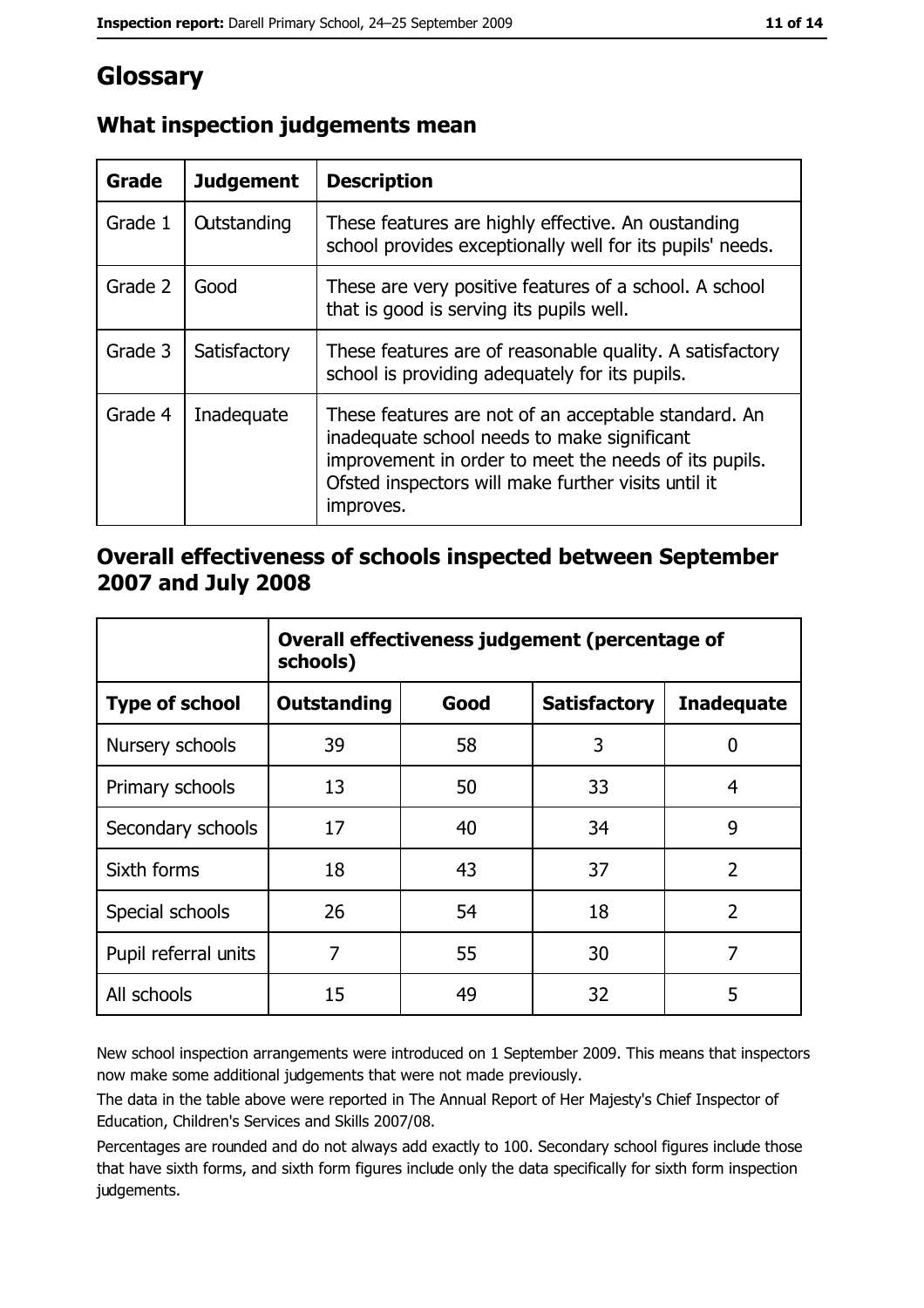## **Common terminology used by inspectors**

| Achievement:                  | the progress and success of a pupil in<br>their learning, development or training.                                                                                                                                                                                                                           |
|-------------------------------|--------------------------------------------------------------------------------------------------------------------------------------------------------------------------------------------------------------------------------------------------------------------------------------------------------------|
| Attainment:                   | the standard of the pupils' work shown by<br>test and examination results and in<br>lessons.                                                                                                                                                                                                                 |
| Capacity to improve:          | the proven ability of the school to<br>continue improving. Inspectors base this<br>judgement on what the school has<br>accomplished so far and on the quality of<br>its systems to maintain improvement.                                                                                                     |
| Leadership and management:    | the contribution of all the staff with<br>responsibilities, not just the headteacher,<br>to identifying priorities, directing and<br>motivating staff and running the school.                                                                                                                                |
| Learning:                     | how well pupils acquire knowledge,<br>develop their understanding, learn and<br>practise skills and are developing their<br>competence as learners.                                                                                                                                                          |
| <b>Overall effectiveness:</b> | inspectors form a judgement on a school's<br>overall effectiveness based on the findings<br>from their inspection of the school. The<br>following judgements, in particular,<br>influence what the overall effectiveness<br>judgement will be.                                                               |
|                               | The school's capacity for sustained<br>improvement.<br>Outcomes for individuals and groups<br>of pupils.<br>The quality of teaching.<br>The extent to which the curriculum<br>meets pupil's needs, including where<br>relevant, through partnerships.<br>The effectiveness of care, guidance<br>and support. |
| Progress:                     | the rate at which pupils are learning in<br>lessons and over longer periods of time. It<br>is often measured by comparing the<br>pupils' attainment at the end of a key<br>stage with their attainment when they<br>started.                                                                                 |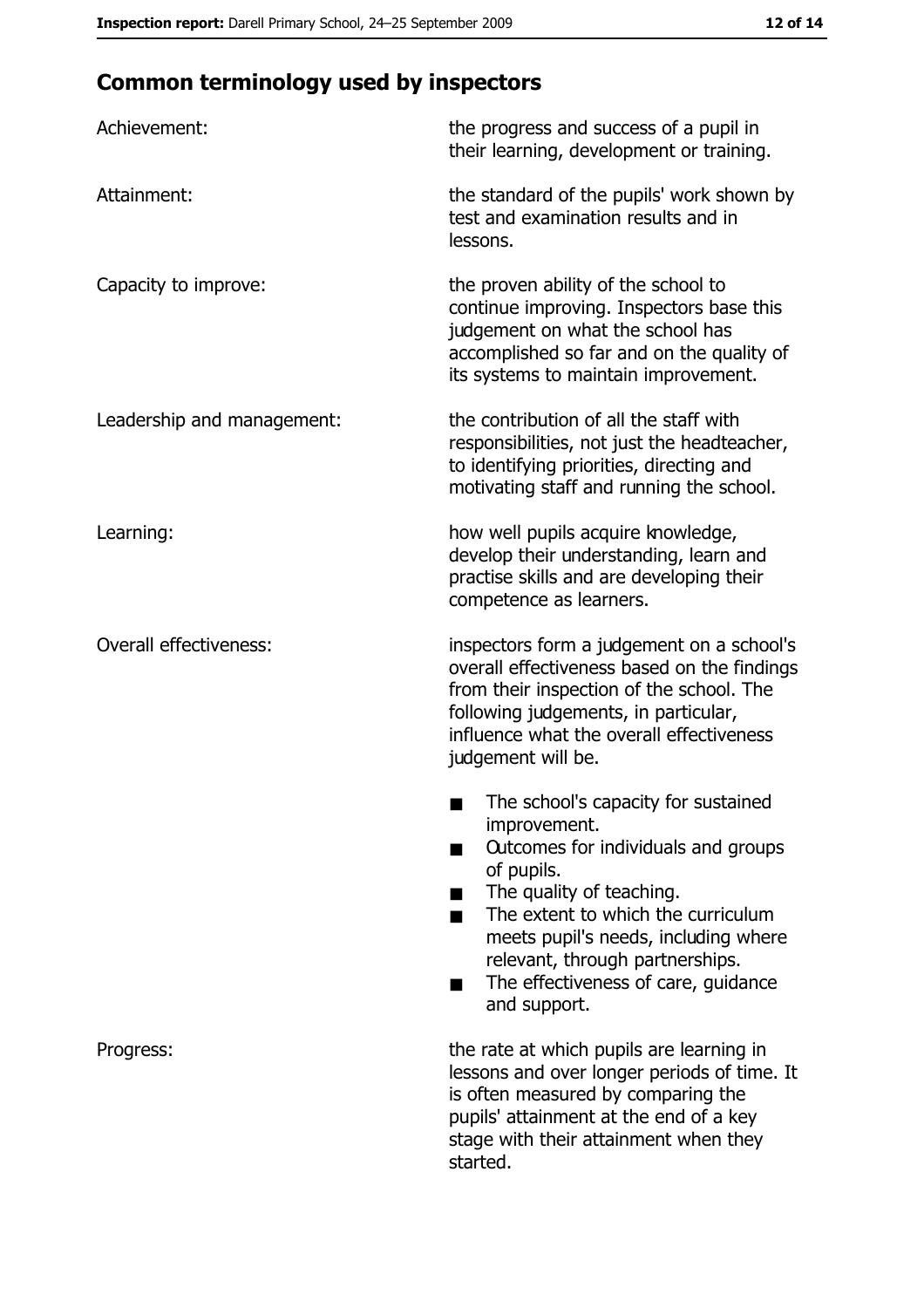This letter is provided for the school, parents and carers to share with their children. It describes Ofsted's main findings from the inspection of their school.



#### 28 September 2009

Dear Pupils

Inspection of Darell Primary School, Richmond upon Thames, TW9 4LQ

You may remember that three inspectors recently visited your school and talked to some of you.

Your school provides you with a satisfactory education. We liked the happy atmosphere at the school, and were impressed by your polite behaviour and your consideration for others. Even though your playgrounds and corridors are smaller than in some schools, you move around sensibly, taking care not to hurt other pupils. You told us that pupils are kind to one another and that the school keeps you extremely safe. You enjoy taking responsibility for others, for example by serving as school councillors and by helping at parents' events.

Your school takes you on many trips and visits, helping you to learn about different people and cultures. Your school gives you many opportunities to acquire new skills, for example to learn French and a wide range of musical instruments, and to join many clubs.

All the adults look after you well. You behave well in class. You listen well in lessons and join in sensibly. The children in Nursery and Reception make good progress. Most of you in the rest of the school make suitable progress. We feel you could make better progress than this, and we have, therefore, asked the adults to mark your work even more carefully than they already do, to make sure you all know exactly what to do to improve. We have also asked the adults to make sure that each of you receives work that is more accurately matched to your ability, especially in mathematics. We have also asked those in charge to plan carefully for the future, to make sure that they take every opportunity to make the school better and better.

In the mean time you can play your part by continuing to contribute well to the life of the school and working hard. We wish you all the very best for the future.

Yours faithfully Natalia Power Lead inspect